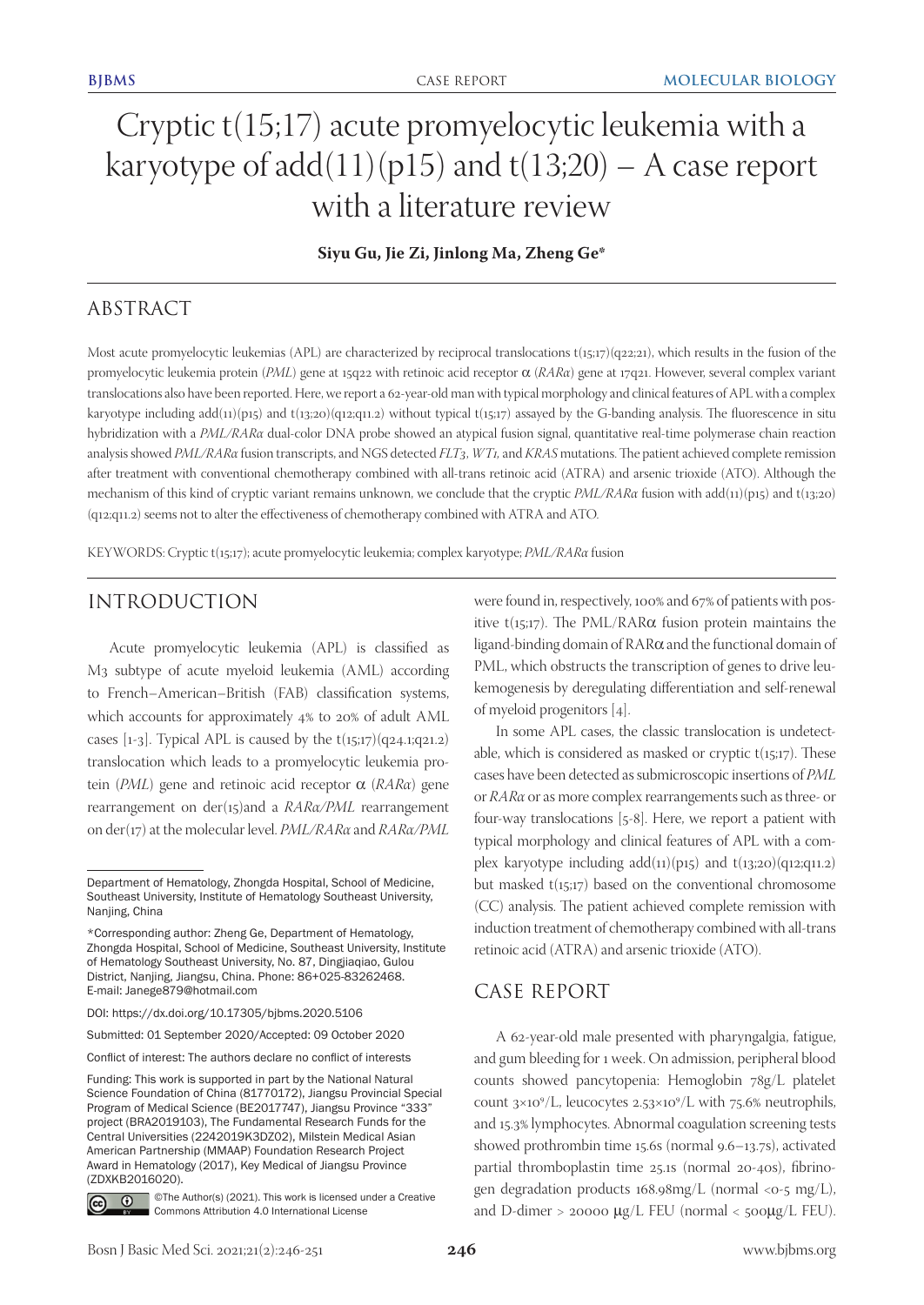The bone marrow (BM) was hypercellular and packed with 95.2% abnormal promyelocytes that were strongly positive for myeloperoxidase, leading to the morphological diagnosis of APL (Figure 1). The flow cytometry of BM specimens demonstrated that the blasts accounted for 87.27% which were positive for CD117, CD33, myeloperoxidase (MPO), CD13, CD58, CD38, and CD81. Based on the diagnosis and for the patient's severely compromised overall condition, therapy with ATRA combined with ATO was initiated, followed by cytarabine (Ara-C) and daunorubicin (DNR)-based induction chemotherapy.

Subsequently, the fluorescence in situ hybridization (FISH) analysis with a probe specific for the *PML* locus at 15q22 and the *RARα* locus at 17q21 was performed according to standard procedures. The atypical *PML/ RARα* fusion fluorescence signal, two red signals (*PML*), one green signal (*RARα*) and one yellow signal (*PML/RARα* fusion) or two red signals (*PML*), two green signals (*RARα*), and one yellow signal (2R1G1Y/2R2G1Y), was revealed in 91% (182/200) interphase cells (Figure 2). Quantitative real-time polymerase chain reaction (RT-qPCR) analysis showed that the major *PML/RARα* transcript harbored the three type breakpoints. The copy number of *PML/RARα* longtype was 19500, the varianttype was 11100, and the shorttype was 610. The longtype breakpoint cluster region is the main transcript in this patient, and the other breakpoints stem from alternative splicing events. The copy number of the internal reference gene, ABL1, was 157000. The relative expression of *PML/RARα* transcripts was 19%. However, the cytogenetic study showed an aberrant karyotype of a structural aberration in the short arm of chromosome 11 and translocation of chromosome 13 and chromosome 20, described as  $46, XY, add(11)(p15)$ , and ?t(13;20)(q12;q11.2)[20]/ (Figure 3) according to ISCN 1995 [9]. Furthermore, the next-generation sequencing (NGS) detected *FLT3*, *WT1,* and *KRAS* mutations (Table 1).

After 21 days, the patient obtained morphology complete remission (CR) with a significant reduction of myeloid promyelocytes from 95.2% to 0.4%. The blasts (CD34+ CD117+ CD33+ HLA-DR + CD38+) were accounted for 0.012% detected by flow cytometry, while there was no significant improvement in leucocytes or hemoglobin. FISH still can detect 80% atypical 2R1G1Y/2R2G1Y fusion fluorescence signal in interphase cells, and 23.1% *PML/RARα* transcripts were detected by RT-qPCR. Subsequently, the patient received the second cycle induction treatment with ATRA and ATO.

After the second treatment cycle, cytogenetic remission was still achieved. About 1% (2/200) 3R3G atypical fluorescence signal but no fusion signal was detected by FISH, 0.053% *PML/RARα* transcripts were detected by RT-qPCR, and 0.24% blasts (CD34-CD117+ CD56+ HLA-DR+CD38+) were detected by flow cytometry. The results of RT-qPCR and flow cytometry suggested minimal residual disease (MRD). NGS and CC analyses showed that the mutations and the karyotypes presented normal. After a recovery phase, a comprehensive review showed that there were no blasts or *PML/RARα* fusion genes in BM, which indicated a stable CR status. The patient then received post-remission therapy, including ATO, Ara-C, and DNR. The treatment process is shown in Figure 4, where the patient was still under the CR status.

### DISCUSSION

The clinical features of APL patients can be similar to those of other AML subtypes, and disseminated intravascular coagulation (DIC) and hyperfibrinolysis are the dominating complications directly affecting the clinical outcomes [10]. With



FIGURE 1. Bone marrow smear of the patient on admission.



FIGURE 2. The fluorescence in situ hybridization analysis with painting probes for chromosomes 15 (green arrows) and 17 (red arrows). The fusion signals were marked by yellow arrows.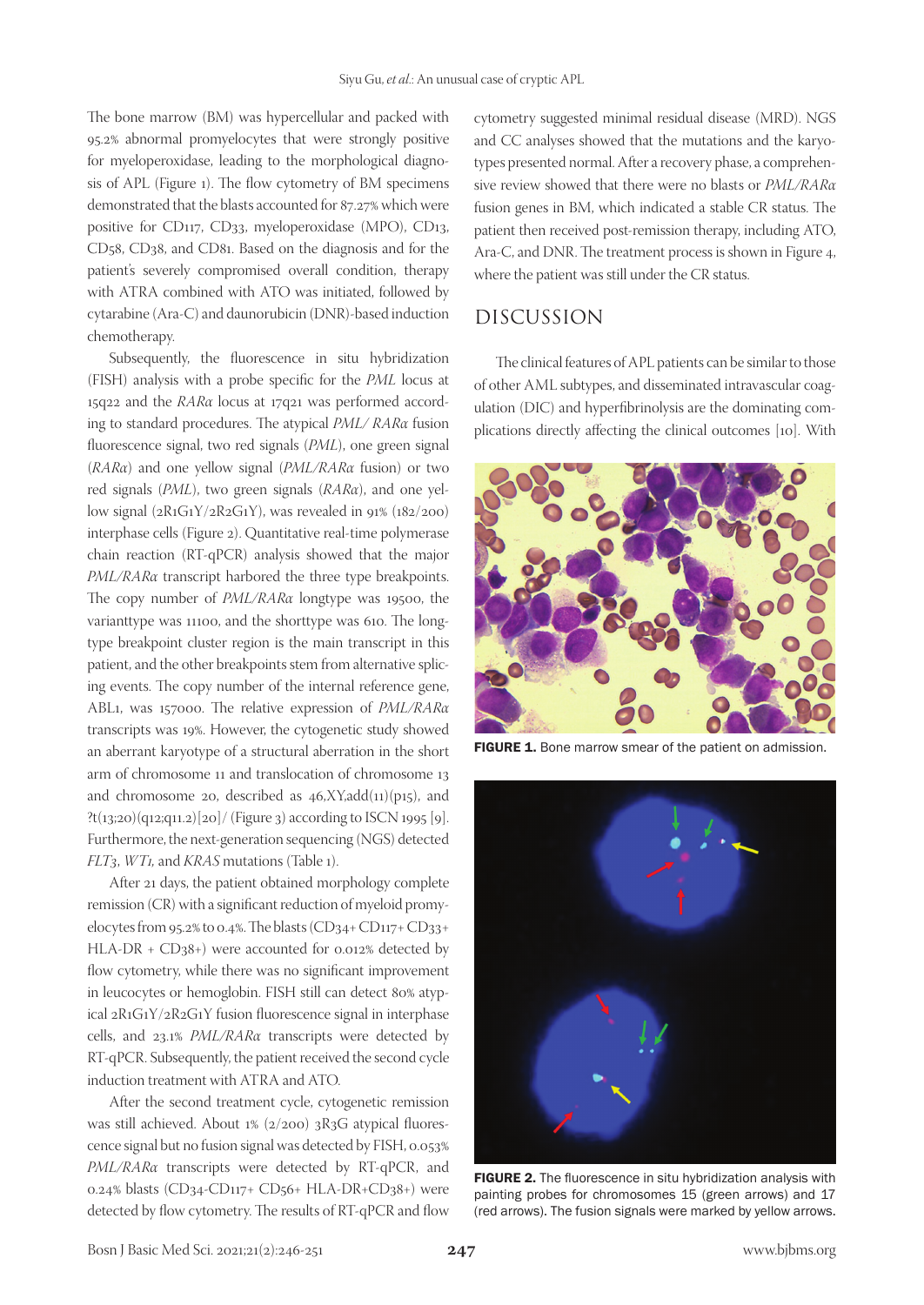

FIGURE 3. G-banded karyotype of the patient:  $46,XY,add(11)(p15),?t(13;20)(q12;q11.2)[20]$ . The abnormal chromosomes are indicated by arrows.

TABLE 1. The Mutation types are detected by next-generation sequence

| Genes       | Mutation details                           | Proportion | <b>Types</b> |
|-------------|--------------------------------------------|------------|--------------|
| FLT3        | (NM 004119.2:exon20:c.<br>2503G>T:p.D835Y) | 15.75%     | Missense     |
| WT1         | (NM 024426.4:exon9:C.<br>1384C>T:p.R462W)  | 35.20%     | Missense     |
| <b>KRAS</b> | (NM 033360.3:exon2:c.<br>35G>T:p.G12V)     | 1.84%      | Missense     |

ATRA and/or ATO, more than 90% of patients achieve longterm remission, and BM transplantation is limited to patients who relapse for the first time  $[11,12]$ . The classic  $t(15,17)$  leads to *PML* and *RARα* rearrangement at the molecular level [4]. About 9% of APL patients don't have  $t(15;17)$  translocation, although some are still expressed *PML/RARα* fusion gene. These cases are believed to be caused by sub-microscopically inserted *PML/RARα* or more complex rearrangements, with hidden or masked transcripts, which could not be detected by the CC test. When karyotype fails to provide effective information, either due to a lack of metaphases or poor-quality metaphases or due to complex or cryptic rearrangements, the FISH analysis may help to verify the *PML/RARα* fusion and immediately initiate or maintain specific APL treatment. However, in some cases of APL, FISH does not detect the  $t(15;17)$  due to technical limitations, such as the probe size [5,13]. In these rare cases, the cryptic transcript is usually detected by RT-qPCR, and these patients can still benefit from ATRA and ATO since both are targeted therapies against the PML/RARα protein activity, although the patients are lacking the classic translocation.

Here, we reported a masked  $t(15;17)$  APL patient with a complex karyotype add $(11)(p15)$  and  $t(13;20)(q12;q11.2)$ . To the best of our knowledge, this is the first time this karyotype is reported in APL. Typical APL with *PML/RARα* and 1R1G2F signals are commonly detected by FISH, which indicates the classical  $t(15;17)$ . In our patient, 182 out of 200 cells  $(91%)$ exhibited 2R2G1F or 2R1G1F signals which have also been reported in some cases with complex translocations such as three-way or four-way translocation [7,8]. Another indirect evidence was the 1% 3R3G atypical fluorescence signal that appeared at the third assessment. Although the signal did not reach the cutoff value of over 1%, considering the timepoint of CR, it still provides some information that the extra one red and one green signal represent chromosome 15 and 17, and that they may participate in translocation with other chromosomes. Normally, a three- or four-way translocation can be detected by CC, but in our case, we only detected a  $t(13;20)$  $(q_{12};q_{11.2})$  and add $(q_{11})(p_{15})$  without  $t(q_{5};q_{7})$  which implied the submicroscopic insert. Kouichi Haraguchi et al*.* reported a case of masked t(15;17) with a *PML/RARα* insertion into chromosome 4 detected by spectral karyotyping (SKT) and FISH analyses [14]. Gudrun Göhring et al*.* reported a masked t(15;17) with a complex karyotype involving chromosomes 4, 6, 8, 10, 17, 18, and 21, a translocation between chromosomes 5 and 17 was detected by multi-color FISH (mFISH) analysis [15]. SKT and mFISH are both effectively applied to cases with complex karyotypes [16,17].

We also reviewed APL case reports that included the aberrant karyotypes of chromosome 13, 20, and 11, listed in Table 2. A complex four-way translocation has been reported, including chromosome 13 and chromosome 20, but the breakpoints were located at 13q22 and 20p13. This patient received ATRA treatment but soon died a week after admission [3].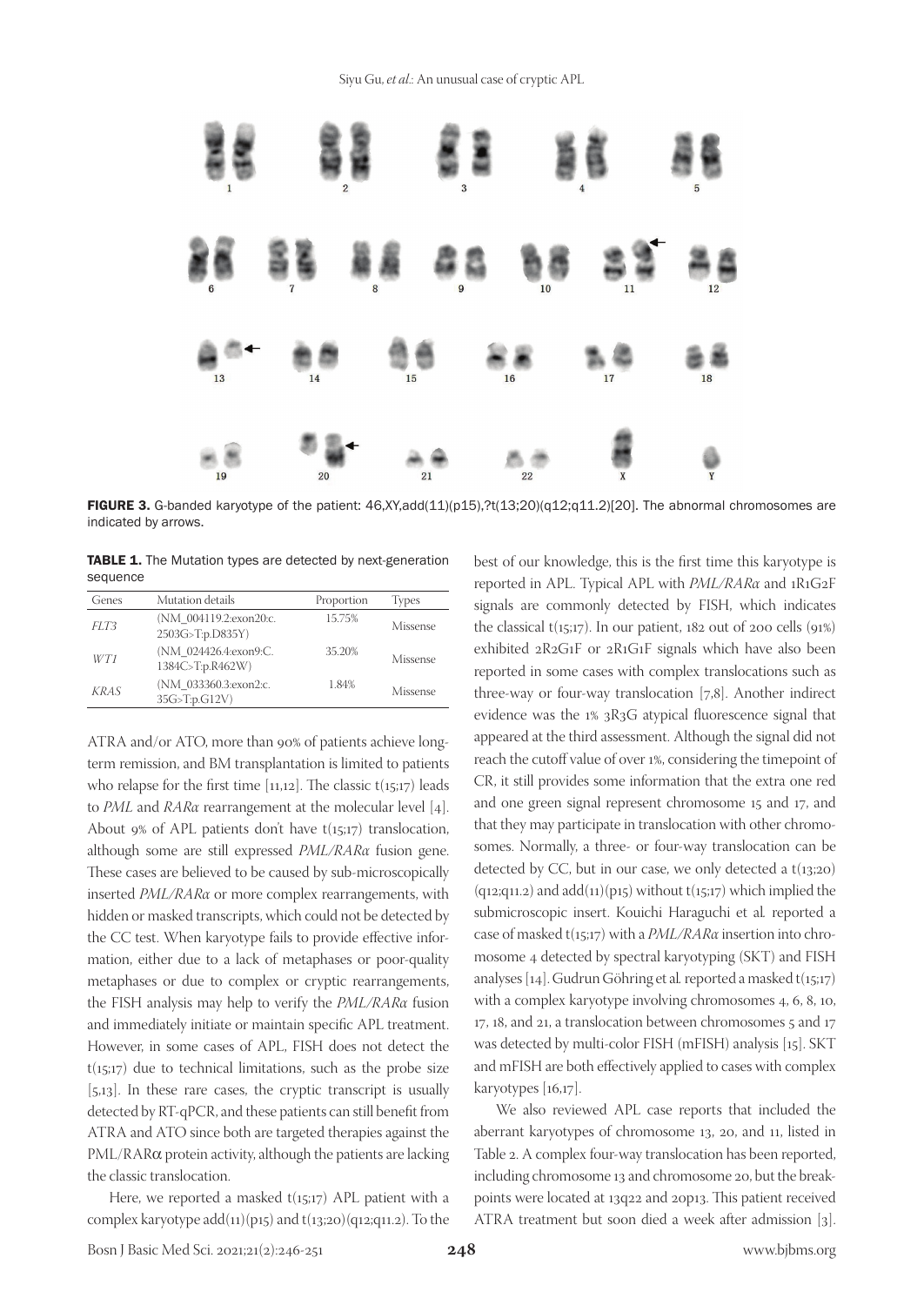Siyu Gu, *et al*.: An unusual case of cryptic APL



FIGURE 4. The treatment process of the patient. \*D3 used half the drug dose. Aberration: ATO, arsenic trioxide; ATRA, alltrans retinoic acid; DNR, daunorubicin; PLD: pegylated liposomal doxorubicin; Ara-C: Cytarabine; FCM: Flow cytometer; qPCR: Quantitative polymerase chain reaction; FISH: Fluorescence in situ hybridization.

TABLE 2. Cases of APL with aberrant chromosome 13, 20, and 11

| Chromosome | Age (years) | Gender | Karyotypes                                                                  | Overall survival (years) | References |
|------------|-------------|--------|-----------------------------------------------------------------------------|--------------------------|------------|
| 13/20      | 74          | Female | $47, XX, +8, t(13;15;17;20)$ $(q22;q22;q12;p13)$                            | 0.02                     | $[3]$      |
| 13         | 57          | Female | $46, XX, t(12;13)(p13.2;q14)[8]/46, XX[14]$                                 | 1.4                      | $[18]$     |
| 13         | 21          | Male   | $46, XY, del(13)(q31), i(17)(q10), add(22)(q13).$                           | 4.8                      | $[19]$     |
| 13         | 40          | Male   | $47, XY, +8, t(15;17)(q22;q21), t(13;22)(q12;q13), der(22)t(1;22)(p22;q13)$ | 3.3                      | [20]       |
| 20         | 39          | Male   | $46, XY, t(15;20;17)(q22;p13;q21)$ [17]/46,XY [3]                           | >1                       | $[22]$     |
| 20         | 31          | Female | der(15)t(15;17)(q22;q21),t(17;20)(q21;q12)                                  | >5                       | $[21]$     |
| 20         | 82          | Male   | $46, XY, t(5;17;15;20)$ $(q33; q12; q22; q11.2)$ [20]                       | NA                       | [6]        |
| 11         | 10          | Male   | $47, XY, +11, t(15; 17) (q22; q21) [17]/46, XY[3]$                          | 0.17                     | $[24]$     |
| 11         | 55          | Male   | der(15)t(11;15)(q13.2;p13)                                                  | >1.1                     | $[25]$     |
| 11         | 52          | Female | 46, XX, t(11;19)(q13;q13.3)                                                 | >2.2                     | $[26]$     |
| 11         | 74          | Male   | $46, XY, t(7,12)(p15,p13), t(11,17)(q13;q12)$                               | 1.9                      | $[27]$     |
| 11         | 35          | Male   | $46, XY, t(11;12)(p15;q13)[16]/46, XY[4]$                                   | >0.7                     | $[32]$     |

As for the chromosome 13 band, 13q14 [18], 13q31 [19], and 13q12 [20] also have been reported as unusual karyotypes in APL patients. Paola Temperani et al*.* reported a case of APL patient whose t(12;13)(p13.2;q14) karyotype was detected not at the time of diagnosis but the second relapse[18]. Yuting Tang et al*.* described a case of a young APL patient with a masked del $13(q31)$  who obtained CR 3 times but died soon after the third relapse due to sepsis [19]. Giorgina Specchia et al*.* described a secondary APL case following a renal transplant with complex karyotypes of  $+8$ ,t(13;22)(q12;q13). The patient also achieved CR without extra hematologic toxicity during induction and consolidation treatment [20]. As for the chromosome 20 band, besides,  $20q11.2[7]$ ,  $20p13[3,22]$ and 20q12[21] have also been reported in APL patients. Zaida Garcı´a-Casado et al. reported a patient with t(17;20)(q21;q12) whose survival time was more than 5 years [21]. Another case with 20p13 was described that included a complex threeway translocation [22], but the outcome of the patient was favorable which was contrary to the patient with four-way translocation [3]. Jun Yamanouchi et al*.* described a case that also had a complex four-way translocation, including chromosome 20, the breakpoint was q11.2 which was the same as in our patient, but the clinical character of the karyotype remains to be explored [7]. As for the chromosome 11 band, 11q23 usually induces PLZF/RARα fusion protein [23], Trisomy 11  $[24]$ , and 11q13  $[25-27]$  have also been reported. The role of 11p15 has been well described in non-M3 AML, usually participating in the karyotype of  $t(11;12)(p15;q13)$ , which leads to the *NUP98-HOXC11*[28,29] or *NUP98-HOXC13*[30,31] fusion genes. Esperanza et al*.* reported an APL patient with t(11;12) (p15;q13) karyotype and unusual *NUP98/RARG* fusion genes, who achieved a favorable outcome with standard chemotherapy  $[32]$ . However, the role of  $add(11)(p15)$  in APL has not been explored. The three breakpoints have been reported before but the combination is a novel finding, which implies non-random events. As far as we know, the presence of complex karyotypes of our patient does not affect the therapeutic effect of chemotherapy combined with ATRA and ATO.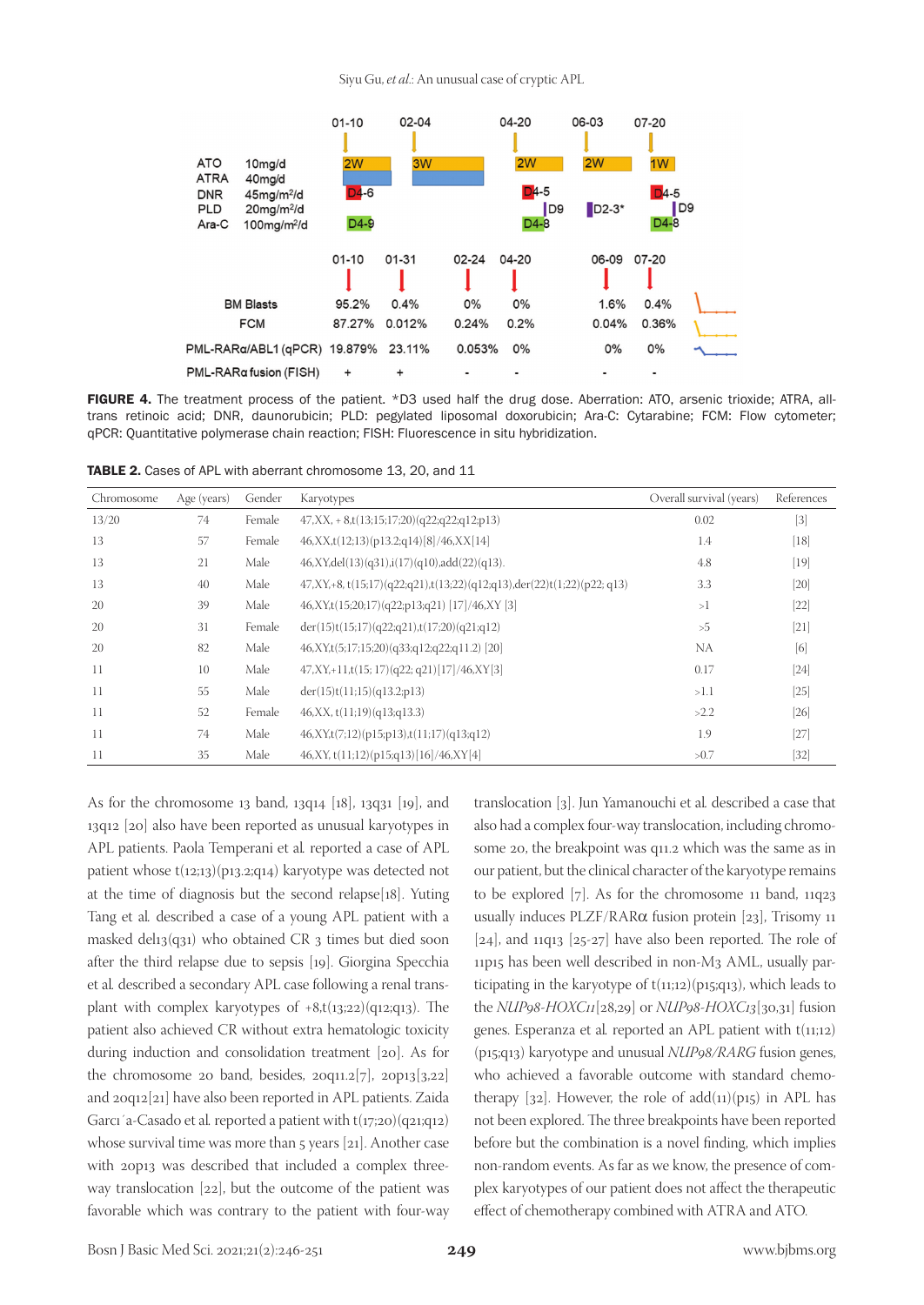In addition, *FLT3*, *KRAS,* and *WT1* mutations were detected by NGS in the present case. Based on the classical molecular landscape of 1540 AML patients, 4% (60/1540) of patients were classified with typical  $t(15;17)(q22;q12)$ , and the most common mutants were *FLT3*-ITD and *WT1* that account for 35% and 17%, respectively, in APL cases [2]. *FLT3*  encodes FMS-like tyrosine kinase 3, and the internal tandem duplication (ITD) is the most common aberration in APL [33]. *FLT*<sub>3</sub>-ITD induces constitutive activation of the tyrosine kinase receptor which may contribute to the pathogenesis and outcome of APL patients. About 8% of APL patients harbor another point mutation of *FLT3* in the codon for aspartic acid 835 (D835). Researches have reported that both two types of mutated *FLT3* are related to worse outcomes and high leukocyte counts [34,35]. The Wilms tumor 1 (*WT1*) gene encodes a protein that contains zinc-finger motifs, which plays an important role in hematopoiesis and elevated expression in AML as well as APL. The role of *WT1* in APL still needs to be explored, but a piece of indirect evidence showed that the *WT1* gene was the only mutated gene in relapsed patients and may influence the clinical outcomes [36]. *KRAS* is one of the three small GTP proteins of the RAS family which plays a crucial role in AML oncogenesis. However, the knowledge about the prevalence of *KRAS* mutation and the significance in APL is limited [37].

In general, almost all APL patients with complex translocations harboring *PML/RARα* fusion, including our case, have a good response to ATRA and ATO, similar to the typical patients with  $t(15;17)$ . Our case may indicate that the translocation involving 13q12 and 20q11.2 and add(11)(p15) has no detrimental effect on the response to the ATRA and ATO. The patient achieved CR, and consolidation treatment will be followed up. However, considering the *FLT3* mutation and MRD which indicate poor clinical outcomes and relapse, medical observation must continue closely.

#### CONCLUSION

We report a cryptic  $t(15;17)$  APL patient with a complex karyotype, including  $add(11)(p15)$  and  $t(13;20)(q12;q11.2)$ , who achieved CR with polychemotherapy combined with ATRA and ATO targeted therapy. This is the first report of a cryptic APL contained complex karyotype involving chromosomes 11, 13, and 20, which seems not to alter the effectiveness of chemotherapy combined with ATRA and ATO.

### REFERENCES

- [1] Ryan MM. Acute promyelocytic leukemia: A summary. J Adv Pract Oncol 2018;9(2):178-87.
- [2] Papaemmanuil E, Gerstung M, Bullinger L, Gaidzik VI, Paschka P, Roberts ND, et al. Genomic classification and prognosis in acute

myeloid leukemia. N Engl J Med 2016;374(23):2209-21.

[3] Zaccaria A, Testoni N, Martinelli G, Pelliconi S, Buzzi M, Farabegoli P, et al. Four-chromosomes complex translocations in acute promyelocytic leukemia: Description of two cases. Eur J Haematol 1994;52(3):129-33.

https://doi.org/10.1111/j.1600-0609.1994.tb01302.x.

- [4] Grimwade D, Enver T. Acute promyelocytic leukemia: Where does it stem from? Leukemia 2004;18(3):375-84. https://doi.org/10.1038/sj.leu.2403234.
- [5] Kim MJ, Cho SY, Kim MH, Lee JJ, Kang SY, Cho EH, et al. FISHnegative cryptic PML-RARA rearrangement detected by long-distance polymerase chain reaction and sequencing analyses: A case study and review of the literature. Cancer Genet Cytogenet 2010;203(2):278-83.

https://doi.org/10.1016/j.cancergencyto.2010.08.026.

- [6] Burns TF, Loo EY, Bengtson EM, Bao L. Cytogenetically cryptic insertion of PML segment into RARA on chromosome 17q resulting PML-RARA fusion in acute promyelocytic leukemia. Ann Hematol 2019;98(1):211-3. https://doi.org/10.1007/s00277-018-3399-1.
- [7] Yamanouchi J, Hato T, Niiya T, Miyoshi K, Azuma T, Sakai I, et al. A new four-way variant  $t(5;17;15;20)(q33;q12;q22;q11.2)$  in acute promyelocytic leukemia. Int J Hematol 2011;94(4):395-8. https://doi.org/10.1007/s12185-011-0929-1.
- [8] Lv L, Yang L, Cui H, Ma T. A complex translocation (1;17;15) with spliced short-type PML-RARA fusion transcripts in acute promyelocytic leukemia: A case report. Exp Ther Med 2019;17(2):1360-6. https://doi.org/10.3892/etm.2018.7091.
- [9] Mitelman F. ISCN 1995: An international system for human cytogenetic nomenclature 1995: Recommendations of the International Standing Committee on Human Cytogenetic Nomenclature. Memphis, Tennessee, USA: Karger Medical and Scientific Publishers; 1995.
- [10] Park JH, Qiao B, Panageas KS, Schymura MJ, Jurcic JG, Rosenblat TL, et al. Early death rate in acute promyelocytic leukemia remains high despite all-trans retinoic acid. Blood 2011;118(5):1248-54. https://doi.org/10.1182/blood-2011-04-346437.
- [11] Wang ZY, Chen Z. Acute promyelocytic leukemia: From highly fatal to highly curable. Blood 2008;111(5):2505-15. https://doi.org/10.1182/blood-2007-07-102798.
- [12] Lo-Coco F, Avvisati G, Vignetti M, Thiede C, Orlando SM, Iacobelli S, et al. Retinoic acid and arsenic trioxide for acute promyelocytic leukemia. N Engl J Med 2013;369:111-21.
- [13] Campbell LJ, Oei P, Brookwell R, Shortt J, Eaddy N, Ng A, et al. FISH detection of PML-RARA fusion in ins (15; 17) acute promyelocytic leukaemia depends on probe size. Biomed Res Int 2013;2013:164501. https://doi.org/10.1155/2013/164501.
- [14] Haraguchi K, Ohno N, Tokunaga M, Tokunaga M, Itoyama T, Gotoh M, et al. Masked t (15; 17) APL with the insertion of PML-RARα fusion gene in 4q21. Leuk Res 2009;33(11):1552-5. https://doi.org/10.1016/j.leukres.2009.04.033.
- [15] Göhring G, Lange K, Atta J, Krauter J, Hölzer D, Schlegelberger B. Cryptic t (15; 17) in a patient with AML M3 and a complex karyotype. Cancer Genet Cytogenet 2007;175(1):77-80. https://doi.org/10.1016/j.cancergencyto.2007.01.004.
- [16] Schröck E, Du Manoir S, Veldman T, Schoell B, Wienberg J, Ferguson-Smith M, et al. Multicolor spectral karyotyping of human chromosomes. Science 1996;273(5274):494-7. https://doi.org/10.1126/science.273.5274.494.
- [17] Liehr T, Othman MA, Rittscher K, Alhourani E. The current state of molecular cytogenetics in cancer diagnosis. Expert Rev Mol Diagn 2015;15(4):517-26.

https://doi.org/10.1586/14737159.2015.1013032.

[18] Temperani P, Luppi M, Giacobbi F, Medici V, Morselli M, Barozzi P, et al. Late-appearing PML/RARalpha fusion transcript with coincidental t(12;13)(p13.2;q14) in acute promyelocytic leukemia lacking the t(15;17) cytogenetic anomaly. Cancer Genet Cytogenet 2000;119(2):121-6.

https://doi.org/10.1016/s0165-4608(99)00233-2.

[19] Tang Y, Wang Y, Hu L, Meng F, Xu D, Wan K, et al. Acute